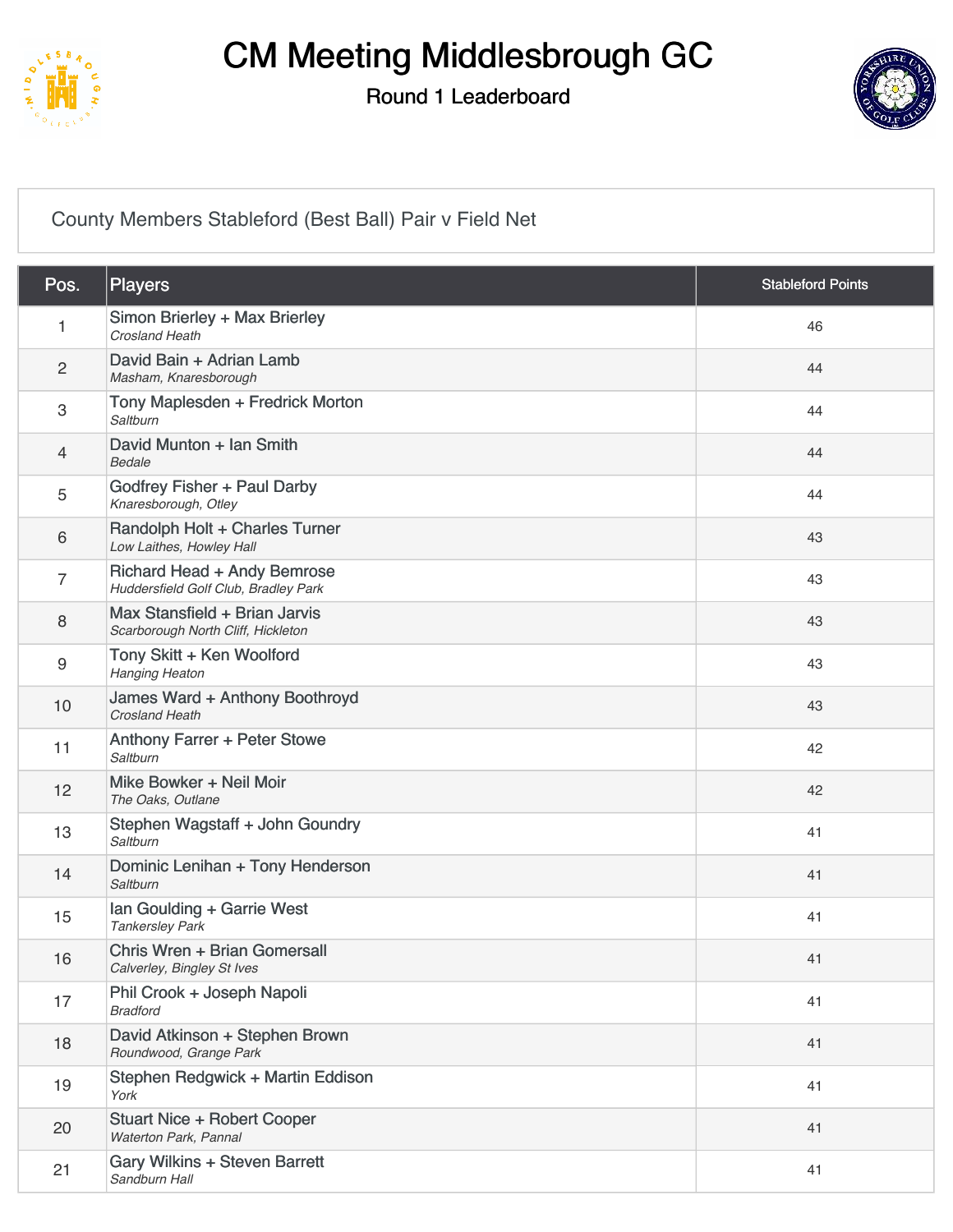

### Round 1 Leaderboard



| 22              | Michael Lloyd + John Cooke<br><b>Woolley Park</b>                     | 40 |
|-----------------|-----------------------------------------------------------------------|----|
| 23              | Ian Townend + Corie Johnson<br><b>Woolley Park</b>                    | 40 |
| 24              | Kevin Tucker + Alan French<br>Saltburn, Cleveland                     | 40 |
| 25              | Mark Clayton + Jon Cook<br>Forest Pines, Cave Castle                  | 40 |
| 26              | Christopher Jones + Peter Ellwood<br><b>Skipton</b>                   | 40 |
| T <sub>27</sub> | Stephen Johnson + Erik Sologub<br><b>Kilnwick Percy</b>               | 40 |
| T <sub>27</sub> | Maurice Caley + Keith Sanderson<br><b>Pike Hills</b>                  | 40 |
| 29              | Ian Broadhead + Stephen Barnes<br><b>Woolley Park</b>                 | 40 |
| 30              | Jim Kane + Darren Nalton<br>Saltburn                                  | 40 |
| 31              | Mike Sumpton + Paul Fullerton<br>Moortown                             | 40 |
| 32              | Kevin Redfern + Geoff Mitchell<br><b>Woolley Park</b>                 | 40 |
| 33              | William Downing + Brian Craven<br>Saltburn                            | 39 |
| 34              | Ian Bentley + David Stocks<br>Doncaster Town Moor                     | 39 |
| 35              | David Smart + Kevin Askew<br><b>Rudding Park</b>                      | 39 |
| 36              | Andrew Taylor + Philip Copley<br>Crosland Heath, Hornsea              | 39 |
| 37              | Jim Thorn + Anthony Hirst<br>Dewsbury District, Halifax Bradley Hall  | 39 |
| 38              | Kevin Bramley + David Hudson<br><b>Pike Hills</b>                     | 39 |
| 39              | Geoff Emmerson + Peter Wilson<br>Saltburn                             | 39 |
| 40              | Alexander Russell + Alan Whitfield<br>Middlesbrough                   | 39 |
| 41              | Pete Hull + John Britton<br>Hessle                                    | 39 |
| 42              | Raymond Owen + Keith Walker<br>Crosland Heath                         | 38 |
| 43              | Roger Dawson + Peter Krlic<br>Pontefract, Scarborough North Cliff     | 38 |
| 44              | Philip Cutting + Christopher Dyson<br><b>Bingley St Ives, Shipley</b> | 38 |
| 45              | Eddy Patton + Bill Griffiths<br>Saltburn                              | 38 |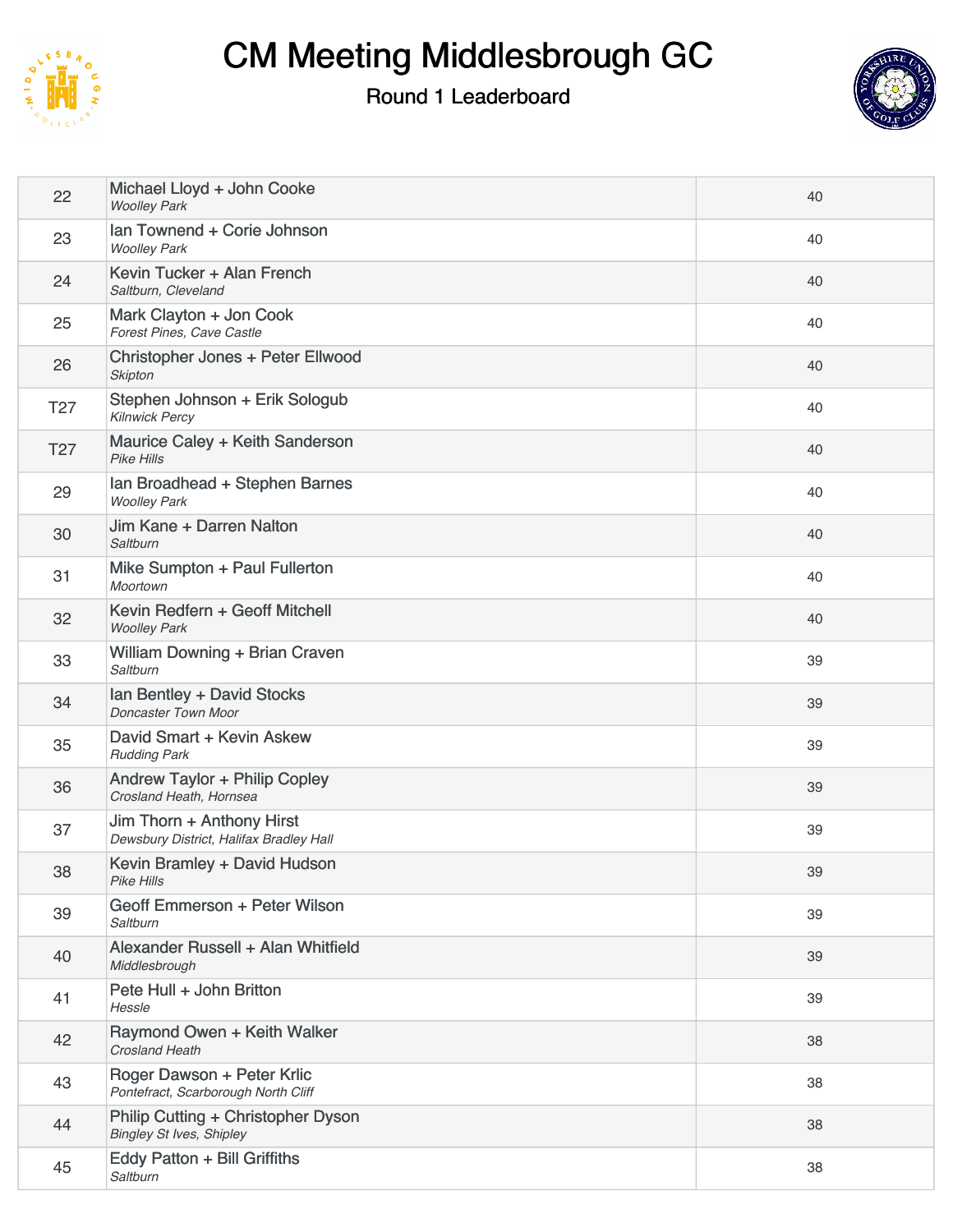

#### Round 1 Leaderboard



| 46         | John Dexter + Stephen Stableford<br>Garforth                | 38 |
|------------|-------------------------------------------------------------|----|
| 47         | Philip Jackson + Peter Louth<br>Silkstone, Woolley Park     | 38 |
| 48         | Stephen Gledhill + Michael Blogg<br>Selby, Pike Hills       | 38 |
| 49         | Mike Ward + Clive Hall<br>Otley                             | 38 |
| 50         | Roger Coulsey + Michael Beckett<br>Low Laithes, Wakefield   | 38 |
| <b>T51</b> | <b>Trevor Oliver + Andrew Burgess</b><br><b>Baildon</b>     | 38 |
| <b>T51</b> | Brian Wilkinson + David Freeman<br>Otley, Ripon City        | 38 |
| 53         | David Baxter + Simon Gaunt<br><b>Crosland Heath</b>         | 38 |
| 54         | Vincent Rose + John Dearden<br><b>Crosland Heath</b>        | 37 |
| 55         | Philip Poppleton + Brian Aspden<br>Wheatley, Crookhill Park | 37 |
| 56         | John Wozniak + Graham Foers<br>Dewsbury, Wortley Golf Club  | 37 |
| 57         | Laurence Beckett + Michael Ward<br><b>Forest Park</b>       | 37 |
| 58         | Andrew Kidd + Peter Blair<br>Saltburn                       | 37 |
| 59         | John Osmond + Clifford Ellis<br>Garforth                    | 37 |
| 60         | Frank Greaves + John Turner<br>Huddersfield, Crow Nest Park | 37 |
| 61         | Bruce Light + Cameron Thomson<br>Ripon City, Beverley & E R | 37 |
| 62         | Alexander Grierson + David Wood<br>Doncaster Town Moor      | 37 |
| 63         | Colin Coverdale + Chris Cousins<br><b>Woolley Park</b>      | 36 |
| 64         | Paul Crosse + Neil Wilson<br>Crosland Heath                 | 36 |
| 65         | Norman Malone + Ian Coombs<br>Saltburn                      | 36 |
| 66         | Peter Wolstenholme + Phil Robertson<br><b>Pike Hills</b>    | 36 |
| 67         | Ian Siddle + Hugh Bathgate<br>Doncaster Town Moor           | 36 |
| 68         | Mike Kilbride + Paul Mclaughlin<br>Garforth                 | 36 |
| 69         | Nigel Bolam + Zenon Sydor<br><b>Huddersfield</b>            | 35 |